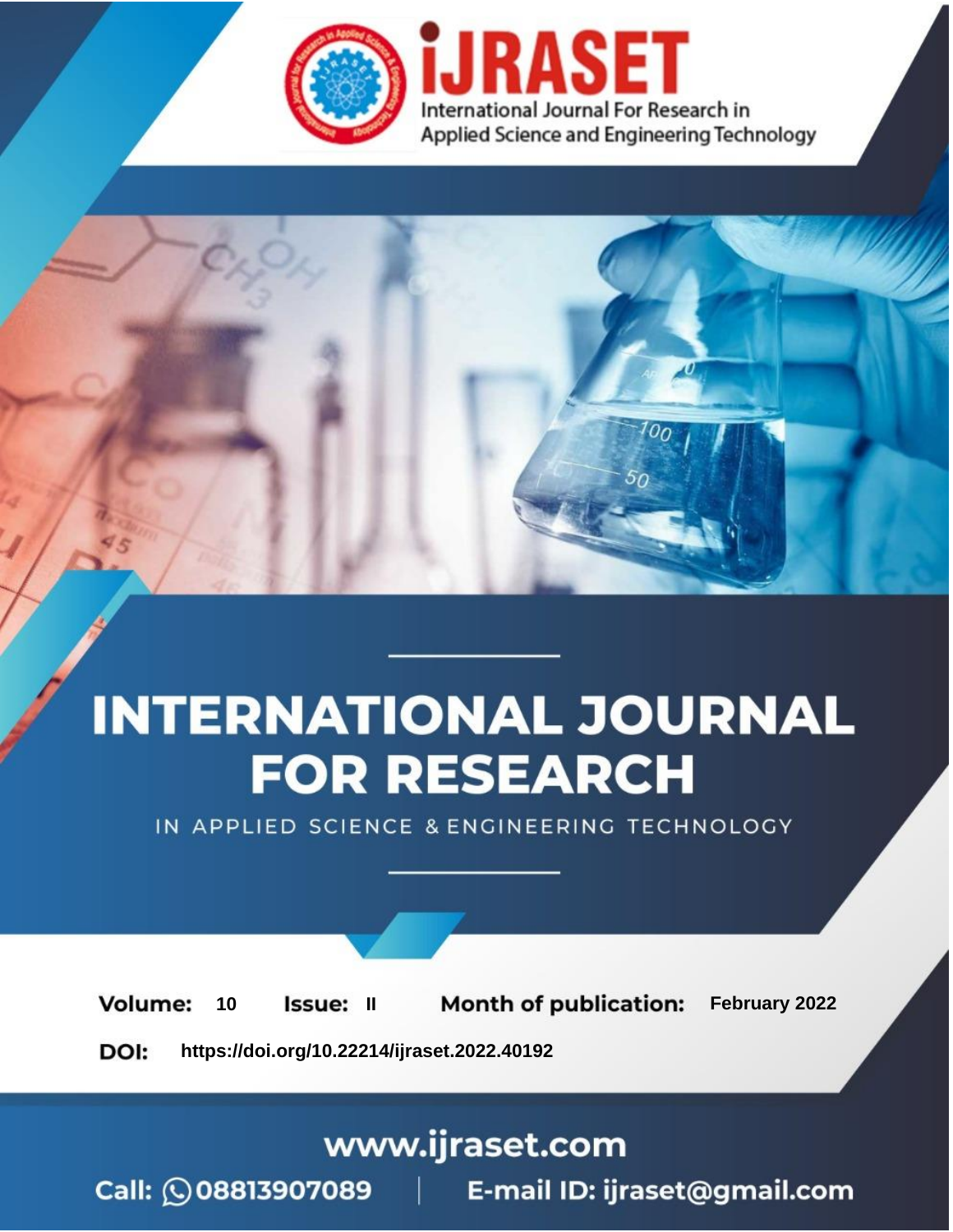

# **Review: Factors Affecting Biogas Production**

Shilpa S. Bhajani<sup>1</sup>Dr Sanjay L. Pal<sup>2</sup>

*<sup>1</sup>Department of Environmental Science, Sevadal Mahila Mahavidyalaya, Sakkardara square, Nagpur, India*

*Abstract: Bioenergy, a renewable energy holds a promising solution to the most pressing problems of energy crises and waste treatment, disposal and thereby creating a circular economy. There is a need to exploit biogas potential to the fullest to enhance its productivity and utilize it for heating, cooling, generating electricity and also for transportation. Valorisation of the municipal solid waste (MSW), agricultural non-fodder waste, sewage sludge, animal waste, etc., for energy production (biogas), material recovery (fertilizers) and waste elimination (waste treatment) attracts the attention of the researchers. This research review highlights the crucial parameters like pH, temperature, OLR, HRT, etc. affecting the biogas productivity and provide insights to run the digesters at optimum conditions thus optimizing the biogas yield. Keywords: Biogas, Bio-energy, Anaerobic Digestion, Co-digestion*

**I. INTRODUCTION**

The increasing energy demand due to population growth and industrialization has led to depletion of conventional sources of energy. Hence, this has paved way to explore the new and renewable sources of energies like solar, wind, tidal, biogas, etc. Biogas among all the other energy sources can be easily available option for energy generation which would help to solve dual problems of energy demand and waste management. Biogas energy is being exploited to generate energy for the automobile transportation. This paper explores the potential factors affecting the rate of biogas production and suggests the appropriate conditions to accelerate and optimize the gas yield.

### *A. Background*

Biogas contains high methane content (40–70%) that can further be upgraded to natural gas quality (75–99% methane content). This upgraded biogas can be injected into a natural gas grid or can be used as a transport fuel (Mittal, Ahlgren, & Shukla, 2018). The heating value of biogas and natural gas is 17.99- 20.64 MJ/Nm3 and 33.5 MJ/Nm3 respectively which is approximately 60% lesser than natural gas LHV, although pure methane has a LHV (35.8 MJ/Nm3) which is equivalent to natural gas which can be obtained by enrichment of biogas (Wyman & Goodman, 1993; Mataalvarez, Mace, & Llabres, 2000).

MNRE (Ministry of New and Renewable Energy) is implementing the 'New National Biogas and Organic Manure Programme with the help of State nodal departments viz.: Khadi and Village Industries Commission KVIC, Mumbai and Biogas Development and Training Centre for dissemination of biogas technology. This programme has set a target to set up at least 2.55 Lacs biogas units which will generate approximately 8.40 Lacs m3/day of biogas by the end of 2020 in capacity range of 1-25m3/day (MNRE, 2018). Government of India has announced several support schemes like the National Biogas and Manure Management Program (NBMMP), waste to energy scheme and off -grid biogas power generation program (Shukla, 2007; MNRE, 2018).

Researchers have reported its advantages being better digestibility, enhanced biogas generation/bio-methane yield due to availability of additional nutrients and more efficient usage of the organic waste (Agunwamba, 2001; Mshandete & Parawira, 2009; Parawira, Mutro, Zvauya, & Mattiasson, 2004). In addition to these advantages it also helps in eliminating groundwater and soil contamination, emission of harmful air pollutants like furans, dioxins and methane (which are a precursor GHG) (Kumar & Bohara, 2014; Mittal, Ahlgren, & Shukla, 2018). The nitrogen rich slurry a by-product of biogas plant is more effective than the raw biomass manure which can be used as liquid fertilizer. The use of these fertilizers would not only curtail the farmer's expense on buying the fertilizer but also increase the quality of yield by adopting organic farming practices.

According to PIB report (2016), Indian waste basket accounts for about 62 million tonnes of waste every year. 50% of 62 million tonnes of waste i.e. around 31 million tonnes is biodegradable organic waste with 4% average annual growth rate. (Swaminathan & Mathangi, 2018). Biogas can prove to be a boon to villagers and also the urban population as biogas can supplement LPG energy. This would not only help the people but also government who is struggling on the amounts of subsidy on the LPG gas. This could actually help in saving the cost for cooking in every house which would amount to saving of Rs. 800-900/- on the monthly expenditure and in addition to this it would solve the waste disposal problem. Presently, waste disposal generally takes place by dumping, landfilling or incineration. All these techniques however, are not eco-friendly ways of managing our solid waste. Thus, utilization of organic waste to create energy can be a viable, cost-effective  $\&$  eco-friendly solution.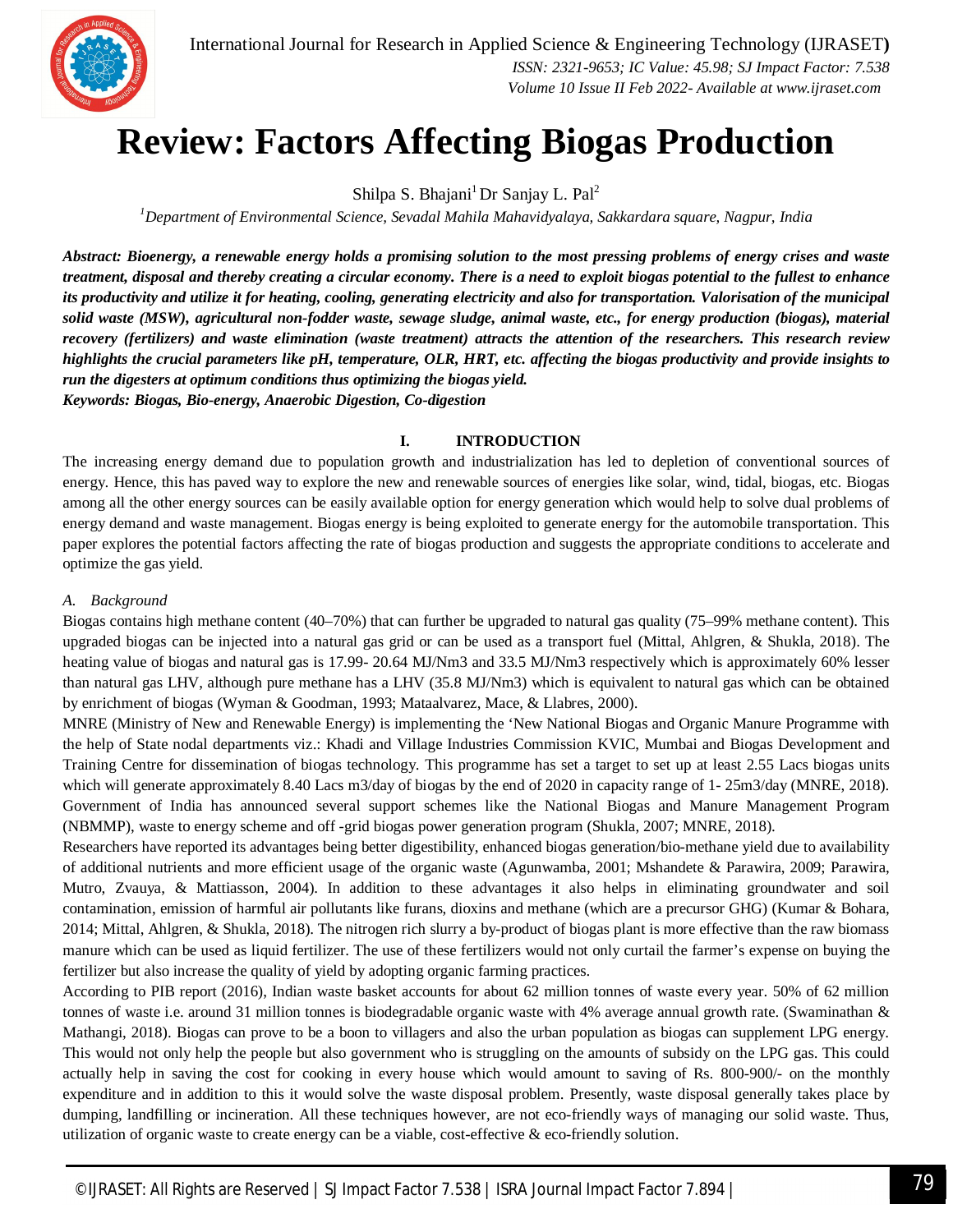

International Journal for Research in Applied Science & Engineering Technology (IJRASET**)**  *ISSN: 2321-9653; IC Value: 45.98; SJ Impact Factor: 7.538*

 *Volume 10 Issue II Feb 2022- Available at www.ijraset.com*

The main problem associated with biogas is its low heating value  $(LHV)$  (17.99 – 20.64 MJ/Nm3) and difficulty in maintaining anaerobic conditions, limiting its wide applicability. Apart from this, presence of inhibitory substances like ammonia, sulfide, light metal ions, heavy metals, and organics, etc. disrupts the biogas production. Thus further studies to enhance the biomethanation and process optimization can help to enhance the gas production. (Wyman & Goodman, 1993; Mataalvarez, Mace, & Llabres, 2000).

#### **II. ANAEROBIC DIGESTION**

The anaerobic digestion takes place in absence of oxygen. The degradation of the organic materials happens in 4 steps presented graphically in Fig 1.

1. Hydrolysis 2. Acidogenesis 3. Acetogenesis 4. Methanogenesis Biogas is a mixture of methane:  $40-70\%$ ; CO<sub>2</sub>:  $25-40\%$ ; N<sub>2</sub>:  $0.5-3\%$ ; H<sub>2</sub>: 1-10% with traces of H<sub>2</sub>S. Initial phase of anaerobic digestion in acidic conditions and the final phase (Methanogenesis) take places under neutral conditions (Hobbs , Ward, & Pardo, 2007). Methanogenesis is critical step where the biogas is generated. This is a final stage and is the slowest biochemical conversion step (Seadi, et al., 2008).

Anaerobic Digestion Process



#### *A. Factors affecting Biogas Production:*

There are several factors such as biogas potential of feedstock, inoculums, nature of substrate, pH, temperature, loading rate, hydraulic retention time (HRT), C:N ratio, volatile fatty acids (VFA), inhibitory substances, etc. influence the biogas production (Gashaw, 2014; Dioha, Ikeme, Nafi, Soba, & Yusuf, 2013).

- *1) Temperature:* Temperature is an important factor for determining the efficiency of anaerobic digestion (AD) process. The process can be operated under three temperature ranges:
- *a)* Thermophilic (40°-70°C)
- *b)* Mesophilic (25°-40°C)
- *c)* Psychrophilic (below 25°C)

Rise in temperature aids increased gas production but results in lesser methane content and increased percentage of  $CO<sub>2</sub>$  leading to lower heating value of biogas. Hence, the optimum temperature was found to be 32°-35°C for efficient and continuous biogas production (Al Mamun & Torii, 2015). The operating temperature ranges are much debated as some researchers prefer mesophilic and others thermophilic for the anaerobic treatment. It has also been reported that the anaerobes are most active in the mesophilic and thermophilic ranges (Desai & Madamwar, 1994; Zennaki, Cadi, Lamini, Aubinear, & Boulif , 1996).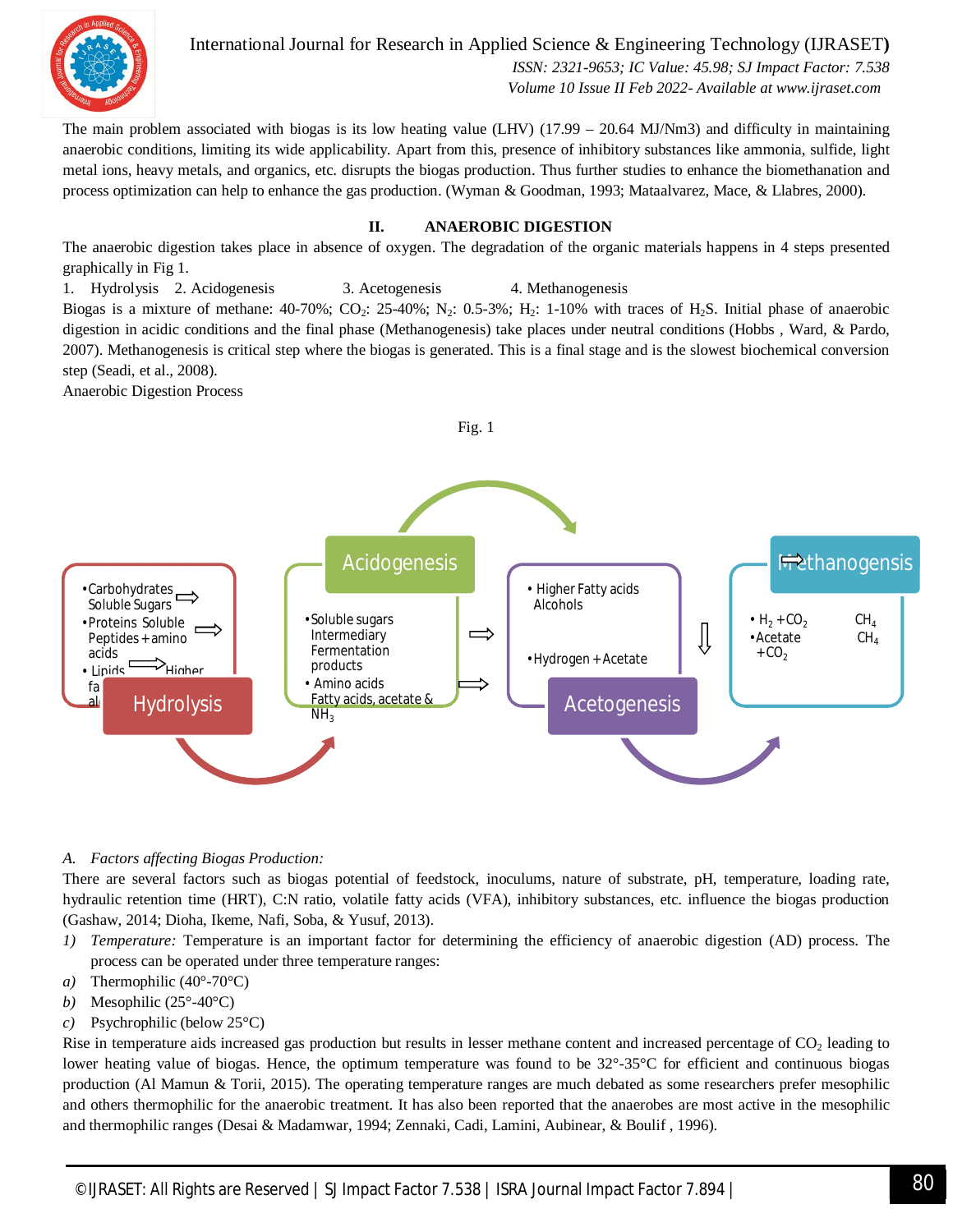

 *ISSN: 2321-9653; IC Value: 45.98; SJ Impact Factor: 7.538 Volume 10 Issue II Feb 2022- Available at www.ijraset.com*

Insulating the digester with insulating material can help retain desired temperature. Digester coated with charcoal has been observed to have improved biogas production by 7-15% in KVIC model (Al Mamun & Torii, 2015; Anand & Singh, 1993). Maintaining the temperature to 40°C can help reduce the retention time in digester by 40% (Desai & Madamwar, 1994).

Thermophilic conditions (> 45°C) were reported to better than mesophilic conditions (25–40°C) as higher temperature helps reduce pathogens and also eliminate odour problem (Sahlström, 2003; Johansen, et al., 2013; Moset, Poulsen, Wahid, Hojberg, & Moller, 2015).

*2) pH:* pH plays a pivotal role in the operation as the pH changes at different stages of the anaerobic digestion. pH and temperature are interdependent. The optimum pH which helps to enhance biogas yield lies between 6.5-7.2 (Sunny & Joseph, 2018). The pH changes when total VFA concentration exceeds 4 g/l and glucose is inhibited for fermentation (Siegert & Banks , 2005; Nazmi, Korres, & Murphy, 2009). The concentration of VFA and acetic acid should be < 200 mg/l for maintaining optimum level of pH (Yadvika , Sreekrishnan, Kohli, & Rana , 2004; Gashaw, 2016). The pH within the digester can be maintained within the range of 6.5- 7.2 by determining adequate organic loading rate. If the process leads to a decrease in the pH of the substrate inside the biodigester then it can be controlled by addition of lime or recycled filtrate (Al Mamun & Torii, 2015). The graph (Graph: 1) shows that the biogas productivity is affected by change in pH with respect to the retention time. Thus, we can interpret that the optimum pH for enhanced biogas production lies in the neutral range i.e. 7.0. Researchers comprehended that when pH is in the methanogenic range then it valorizes the methane content in the biogas which is more than 60%. They observed that the pH of the effluent leachate of CSTR digester was in the range of 7.75-8 at a loading rate of 1.4 kg VS/m3.d and COD of 2150 mg/l (Babaee & Shayegan, 2011).



*3) Feedstock:* All the biodegradable waste containing carbohydrates, fats, proteins, cellulose and hemicelluloses can be used as feedstock in bio-digesters (Weiland, 2010). Table 1 shows the theoretical COD and the potential biogas yield from different types of nutrients in the substrates. The productivity differs due to varied biochemical structure and rate of its biodegradability. The Biochemical oxygen demand (BOD), Chemical oxygen demand (COD), volatile solids (VS) content, C:N ratio and presence of inhibitory substances present in the feedstock influence the productivity of biogas (Babaee & Shayegan, 2011; Kwietniewska & Tys, 2014). From the below table 2, it is evident that kitchen waste and MSW containing organic fraction municipal solid waste (OFMSW) and slaughterhouse waste which is characterised by high moisture content and high biodegradability having greater potential for high methane yield as compared to the other feedstock. Agricultural waste on the other hand is composed by lignocellulosic material which may lead to poor degradability hence pre-treatment of lignocellulosic materials can enhance the productivity thereby reducing the HRT (Jingura & Kamusoko, 2017). The biogas production in case of Jatropha curcas press cake was 60% higher as compared to cattle waste and the methane content was found to be 66% (Jingura & Kamusoko, 2017). Studies on Jatropha curcas which is used to extract biofuels is reported to only 30% oil of the total biomass subjected to biofuel extraction process. The 70% left out deoiled cake combined with buffalo dung has showed an increase in biogas production having 71.74% methane content (Pal, Vanerkar, & Satyanarayan, 2015). Chandra et al., 2012 studied the lignocellulosic agricultural waste (wheat straw) with and without pre-treatment gave 111.6 % and 87.5% biogas yield respectively (Jingura & Kamusoko, 2017; Chandra, Takeuchi, & Hasegawa, 2012).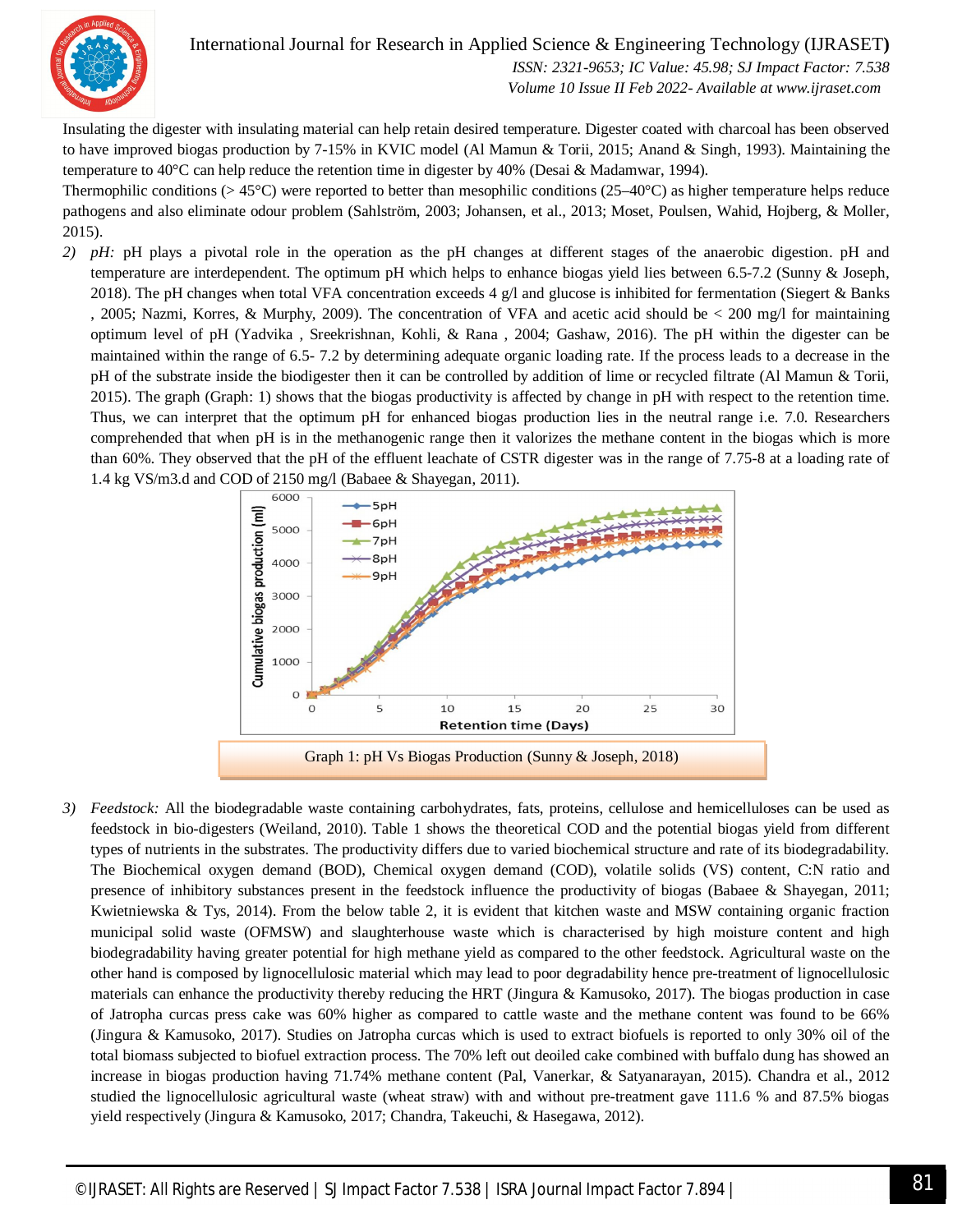

## International Journal for Research in Applied Science & Engineering Technology (IJRASET**)**  *ISSN: 2321-9653; IC Value: 45.98; SJ Impact Factor: 7.538*

 *Volume 10 Issue II Feb 2022- Available at www.ijraset.com*

| <b>Nutrients</b> | Theoretical              | <b>Biogas</b> | $CH4$ % | CH <sub>4</sub> | <b>Biogas</b>               | $CH4$ %    |
|------------------|--------------------------|---------------|---------|-----------------|-----------------------------|------------|
| source           | <b>COD</b><br>$[gO2g-1]$ | [ $mlg-1VS$ ] |         | [ $mlg-1VS$ ]   | [ml]<br>$g-1$<br>$\rm{COD}$ | [mlg-1COD] |
| Carbohydrates    | 1.13                     | 750           | 50      | 375             | 664                         | 332        |
| Proteins         | 1.6                      | 800           | 60      | 480             | 500                         | 300        |
| Fats             | 2.03                     | 1390          | 72      | 1001            | 685                         | 493        |

Table 1: Theoretical COD, Biogas yield from various nutrient sources

Source: (Schmidt, McCabe, & Harris, 2018)

| Table 2. I otential methane yield from various substrates |                                 |                                       |  |  |  |  |  |
|-----------------------------------------------------------|---------------------------------|---------------------------------------|--|--|--|--|--|
| Feedstock substrate                                       | Methane yield (ml- $CH4/g VS$ ) | References                            |  |  |  |  |  |
|                                                           |                                 |                                       |  |  |  |  |  |
| Cow dung                                                  | 242-399                         | (Kougias & Angelidaki, 2018)          |  |  |  |  |  |
| Pig manure                                                | 107-438                         | (Kougias & Angelidaki, 2018)          |  |  |  |  |  |
| Poultry manure                                            | 322-355                         | (Kougias & Angelidaki, 2018)          |  |  |  |  |  |
| Fish waste                                                | 390                             | (Sejahrooda, et al., 2019)            |  |  |  |  |  |
| Fruit Vegetable waste                                     | 153-342                         | (Kougias & Angelidaki, 2018)          |  |  |  |  |  |
| Rice straw                                                | 279-280                         | (Kougias & Angelidaki, 2018)          |  |  |  |  |  |
| Kitchen waste                                             | 541-683                         | (Kougias & Angelidaki, 2018)          |  |  |  |  |  |
| Organic fraction of municipal                             | 300-570                         | (Kougias & Angelidaki, 2018)          |  |  |  |  |  |
| solid waste (OFMSW)                                       |                                 |                                       |  |  |  |  |  |
| Sewage sludge                                             | 250-350                         | (Popescu & Jurcoane, 2015)            |  |  |  |  |  |
| Slaughterhouse waste                                      | 550-1000                        | (Popescu & Jurcoane, 2015)            |  |  |  |  |  |
| Microalgae                                                | 285-359                         | (Kougias & Angelidaki, 2018)          |  |  |  |  |  |
| Maize silage                                              | 232                             | (Popescu & Jurcoane, 2015)            |  |  |  |  |  |
| Napier grass                                              | 220                             | $\&$<br>(Yodthongdee,<br>Weerayutsil, |  |  |  |  |  |
|                                                           |                                 | Khuanmar, 2019)                       |  |  |  |  |  |

| Table 2: Potential methane yield from various substrates |  |
|----------------------------------------------------------|--|
|----------------------------------------------------------|--|

- *4) Biochemical oxygen demand (BOD) and Chemical oxygen demand (COD):* Biochemical oxygen demand is the measure of oxygen required by the microbes to decompose the organic material. Higher the BOD, more rapid the organic degradation. COD is the measure of all organic and inorganic biodegradable matter present in the sample. COD value of organic waste can help predict the theoretical methane yield from the substrate (Kwietniewska & Tys, 2014). For 0.5 l/gm of COD removed, methane production will approximately equal to 0.35 l/g (Angelidaki & Sanders, 2004).
- *5) Carbon/ nitrogen ratio:* C/N ratio plays an important role to determine the suitability of organic matter (OM) for anaerobic digestion. High C/N ratio indicates low nitrogen content for microbial growth and as a result methanogens uptake the nitrogen for protein production thereby leading to carbon wastage which ultimately leads low biogas yield (Aworanti, Agarry, & Ogunleye, 2017; Chandra, Takeuchi, & Hasegawa, 2012). Whereas, low C/N ratio can lead to accumulation of ammonia, nitrogen which may cause inhibition in the anaerobic digestion process (Aworanti, Agarry, & Ogunleye, 2017; Gerardi, 2003). Gerardi have reported that C/N ratio of 25:1 was optimum for good biogas production (Gerardi, 2003). The optimum range of C/N for proper functioning of bi-digester was found to be 20-35:1 (Kwietniewska & Tys, 2014). Higher temperatures require higher C/N ratio to lessen the possibility of ammonia inhibition (Wang, Nges, Nistor, & Liu, 2014). Typical C/N ratios were recorded for few feedstocks: chicken manure 15:1, grass silage 25:1, cattle manure 13:1and rice husks 47:1 for obtaining maximum biogas yield (Dioha, Ikeme, Nafi, Soba, & Yusuf, 2013). The optimal C/N ratio ensures better methane yield.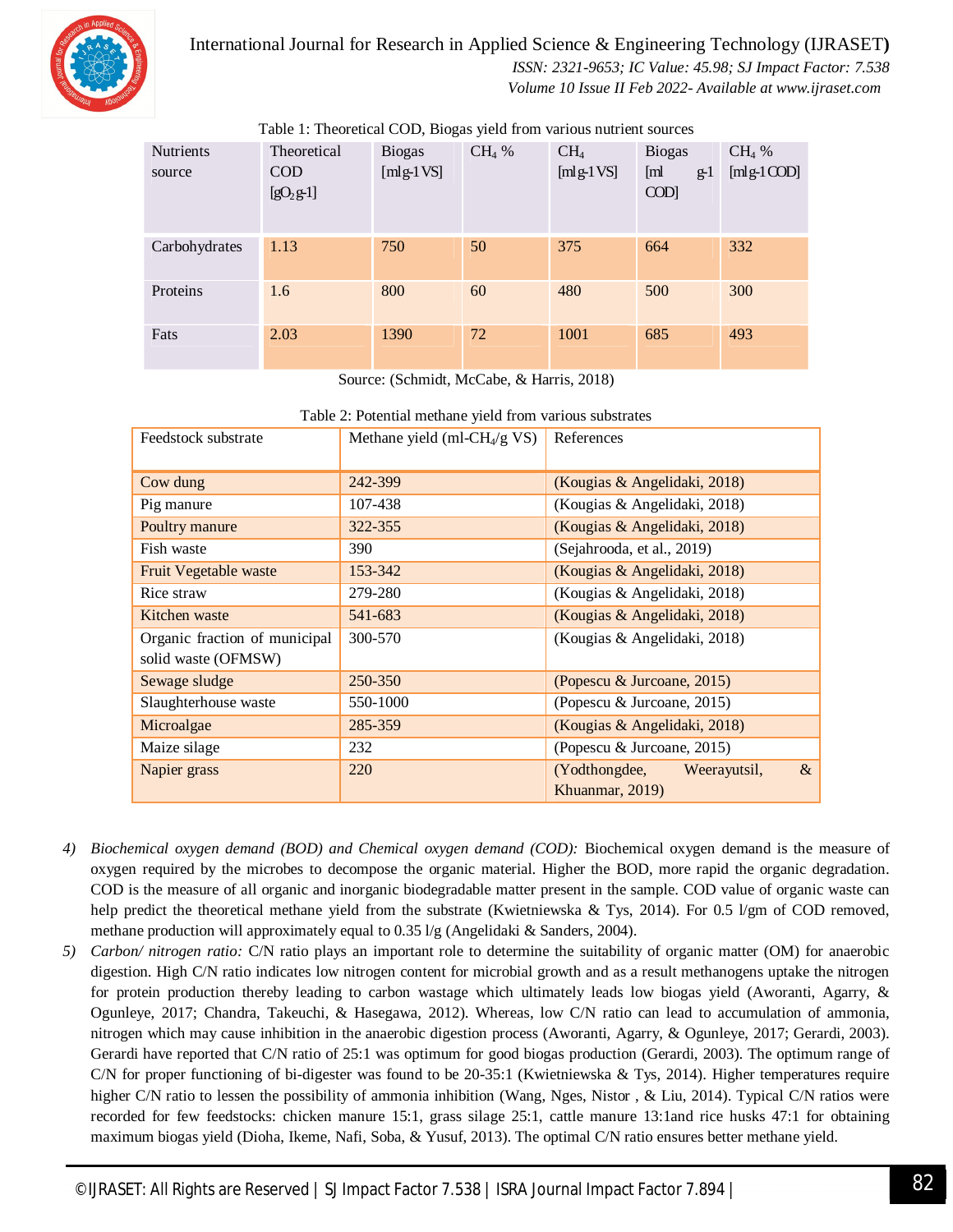

 *ISSN: 2321-9653; IC Value: 45.98; SJ Impact Factor: 7.538 Volume 10 Issue II Feb 2022- Available at www.ijraset.com*

- *6) Total and volatile solids and their particle size:* Solid content are the total amount of fermentable substrate present in a unit volume of slurry. Higher level of dry solids especially lignocellulosic content affect the hydrolysis process (Nazmi, Korres, & Murphy, 2009). The optimum level solid content for improving the productivity was found to be 7-9%. (Zennaki, Cadi, Lamini, Aubinear, & Boulif , 1996). Total solids (TS) encompass both organic as well as inorganic matter. The percentage of volatile solids (VS) present in the substrate is directly proportional to the methane yield. (Moody, Burns, Haan, & Spajic, 2009). It is recommended that 8% TS resulted better biogas yield. Baserja reported that the biogas production increased to 0.46  $m^3$ / $(m^3)$ day) at 37°C and 0.68 m<sup>3</sup>/ (m<sup>3</sup> day) at 55°C respectively. It was observed that when TS content decreases below 7% system becomes unstable whereas above 10% TS content the digester becomes overloaded hindering its performance (Baserja, 1984). The size of the particle influences the overall fermentation of the organic matter in the digester. Smaller particle size enhances greater adsorption on the substrate resulting in increase in the microbial activity leading to greater biogas yield. Crushing of the feedstock into smaller & uniform particle size can significantly reduce the volume of the digester without compromising on the quantity of biogas produced.
- *7) Moisture Content:* The moisture content of the substrate affects the process of anaerobic digestion. The highest methane yield has been reported at 60-80% humidity (Gashaw, 2016). The experimental comparison between 70% and 80% moisture content showed that maximum biogas was produced in former i.e. 83 ml CH $_4$ / gm dry matter as compared to later i.e. 71 ml CH $_4$ / gm dry matter (Gashaw, 2016; Khalid, Arshad, Anjum, Mahmood, & Dawson, 2011).
- *8) Organic Loading Rate (OLR):* The amount of organic matter subjected to the digester volume with respect to time or the biological conversion capacity of the substrate is termed as organic loading rate (OLR). The gas production is mainly influenced by the OLR. The OLR is directly proportional to the amount of volatile solids to be loaded in the digester which also influences the biogas yield. Lesser the OLR, higher the methane produced. The higher concentration VFA's indicates that the reactor is overloaded. In an experimental study on manure performed in Pennsylvania on 100 m<sup>3</sup> biogas plant, the loading rates varied from 346- 1030 Kg VS/day. It was observed that the gas yield increased steadily from 67- 220 m<sup>3</sup>/day. They investigated that at an optimum feeding rate the gas production increases, but beyond the optimum feeding rate the biogas production remains constant. Studies suggests that a daily OLR of 16 Kg VS/ $m^3$  of digester volume generated 0.04 – 0.074  $m^3$  of gas/Kg of dung fed. In a pilot scale studies for 1 m<sup>3</sup> biogas plant, it was observed that its OLR was 24 Kg dung/m<sup>3</sup>digester/day. (Yadvika, Sreekrishnan, Kohli, & Rana, 2004; Gashaw, 2016). OLR of 2.91 Kg VS m<sup>3</sup>/day is required for generation of 0.36  $\rm m^3/Kg$  VS. According to the rule of thumb, OLR should be between 0.5- 3 Kg VS  $\rm m^3/day$ . For CSTR digester the OLR is 1-6 Kg COD/ $m^3$  reactor vol/day. (Gashaw, 2016).
- *9) Hydraulic retention time (HRT)* is the time for which the biodegradable matter remains inside the reactor. HRT is influenced by the temperature inside the digester, the type of the feedstock and the technologies applied. The HRT in case of mesophilic digester is 10- 40 days and thermophilic is of 14 days. Too short retention time might leave the bacteria getting washed out of the digester without they getting multiplied thus leaving the digester coming to standstill state and longer retention time would increase the volume of the reactor. Thus in order to reduce the retention time and reactor volume, the optimum loading rate is to be maintained for optimizing the methane gas generation. 2-3 weeks of time is considered optimum for lignocellulosic material to degrade and generate biogas (Qi, Aldrich, Lorenzen, & Wolfaadt, 2005; Nazmi, Korres, & Murphy, 2009). Studies of treating a co-digested cattle waste, poultry waste and cheese whey (2:1:3) gave highest biogas production of 2.2 l/day having 62% methane content with an HRT of 10 days and OLR of 6 g TS/ l (Al Mamun & Torii, 2015; Desai & Madamwar, 1994).
- *10) Co-digestion:* Studies have revealed that digester performance can be enhancement by co-digestion supplying the necessary missing nutrients to micro-organism to increase their efficiency. Yusuf reported using co-digested substrate can improve biogas yield by controlling the carbon to nitrogen ratio (Yusuf, Debora, & Ogheneruona, 2011). Using co-digestion of leftover foods, vegetable wastes, fruit and cow manure can help improve biogas technology (Deressa, Libsu, Chavan, Manaye, & Dabassa, 2015). Co-digestion of feedstock as compared to single substrate waste treated anaerobically have shown encouraging results to enhance cumulative biogas yield (Narayani & Gomathi , 2012; Prakash & Singh, 2013; Otun, Ojo, Ajibade, & Babatola, 2015; Aworanti, Agarry, & Ogunleye, 2017). Researchers studied co-digestion of cattle manure with food waste, cow dung with fruit waste, food waste and vegetable waste, pig/swine manure with grass silage and grass clippings and chicken droppings/manure with Cymbopogon citratus, water hyacinth and municipal sewage sludge and found encouraging results to improve the productivity (Aworanti, Agarry, & Ogunleye, 2017; Prakash & Singh, 2013; Otun, Ojo, Ajibade, & Babatola, 2015; Quiroga, Castrillon, & Nava, 2014; Owamah, Alfa, & Dahunsi, 2014; Matheri, Belaid, Seodigeng, & Ngila, 2016; Xie, Wu, Lawlor, Frost, & Zhan, 2012; Imam, Khan, Sarkar, & Ali, 2013; Borowski, Domanski, & Weatherley, 2014). The non-edible agricultural waste of oil seeds like citronella, jatropha, mustard oil cake, mahua, soya sludge, neem and pongamiaare can be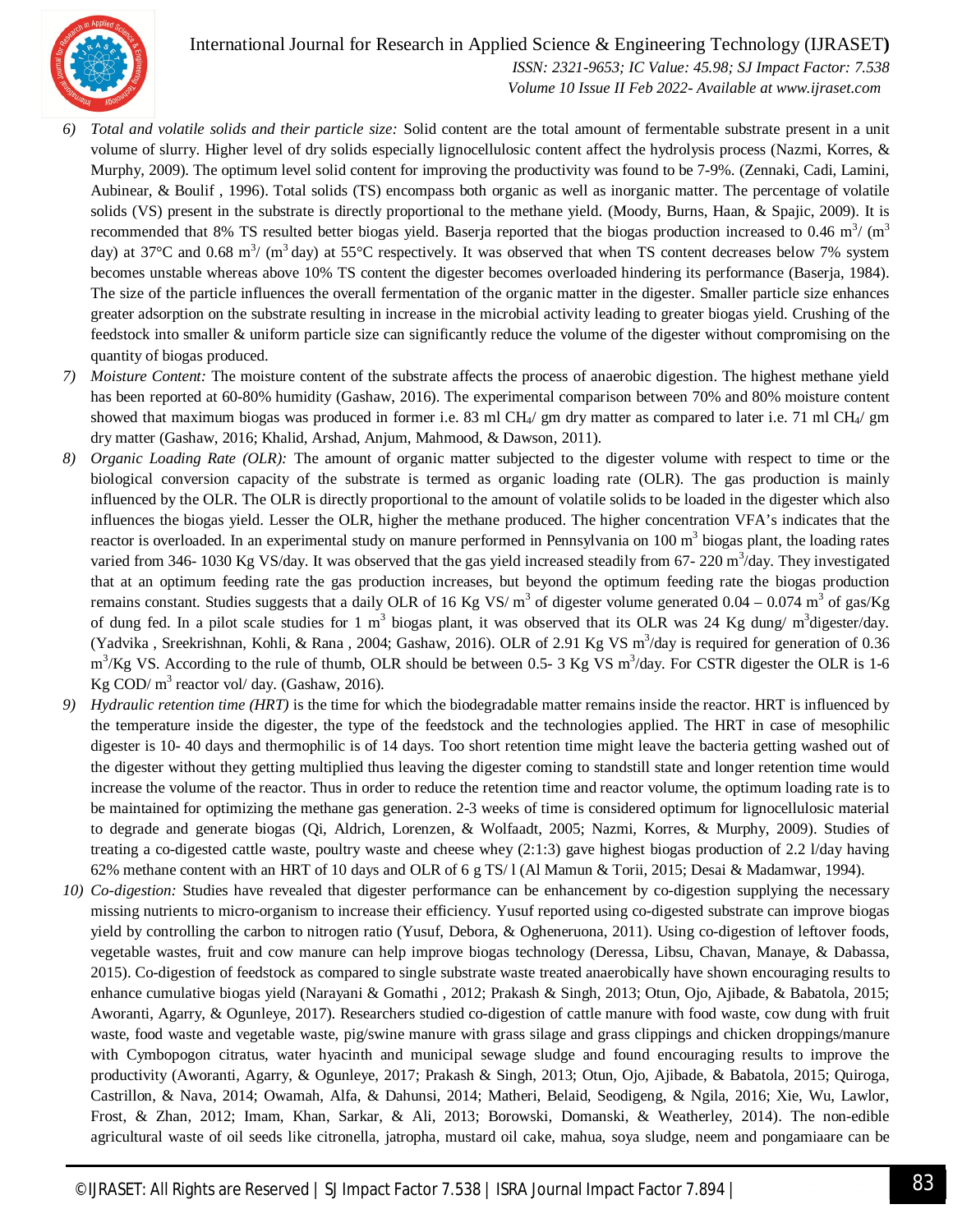

 *ISSN: 2321-9653; IC Value: 45.98; SJ Impact Factor: 7.538 Volume 10 Issue II Feb 2022- Available at www.ijraset.com*

used as a feed to generate biogas (Pal, Vanerkar, & Satyanarayan, 2015). Co-digestion of grass silage with slurries was found to enhance digestion process thereby also reducing the inhibitory effect of ammonia and H2S (Sterling , Lacey , Engler, & Ricke, 2001; Nazmi, Korres, & Murphy, 2009). Co-digestion of cow dung with grass (5:2) showed 53% VS removal with a methane yield of 0.268 m<sup>3</sup> CH<sub>4</sub>/ kg VS added (Lehtomaki, Huttunen, & Rintala, 2007; Nazmi, Korres, & Murphy, 2009). Prakash and Singh studied effects of using co-digested waste of cow dung (CW) + vegetable waste (VW) and CW+ Fruit waste (FW) in different ratios. They have suggested 1:1 ratio for CW+ VW and 2:1 ratio for CW+ FW for enhancing the productivity (Aworanti, Agarry, & Ogunleye, 2017; Prakash & Singh, 2013). Studies of using cowdung, sewage, chicken waste and pig manure in equal proportion gave the highest biogas yield (Aworanti, Agarry, & Ogunleye, 2017; Sebola, Tesfagiorgis, & Muzenda, 2015). It was also observed that chicken gizzard/ chicken rumen can be used as inoculum to maximize the biogas production. (Aworanti, Agarry, & Ogunleye, 2017; Aragaw, Andargie, & Gessesse, 2013; Ogunleye, Aworanti, Agarry, & Aremu, 2016). However, kinetic mathematical modelling aspect and thermodynamic properties of biogas generation also needs to be studied (Aworanti, Agarry, & Ogunleye, 2017). Co-digestion of several substrates, for example, banana and plantain peels, spent grains and rice husk, pig waste and cassava peels, sewage and brewery sludge, among many others, have proved to improve the methane yield to more than  $60\%$  as compared to that in mono-substrate digestion process yield. (Ezekoye  $\&$ Okeke, 2006; Illori, Adebusoye, Lawal, & Awotiwon, 2007; Adeyanju, 2008; Babel, Sae-Tang, & Pecharaply, 2009). Codigested food waste with dairy manure in a two-phase digestion system conducted at laboratory scale demonstrated that the gas production rate (GPR) of co-digestion has been increased by 0.8 - 5.5 times compared to dairy manure mono-digestion (Mashad & Zhang, 2007). A study on biogas production from co-digestion of a 60: 40 wt % of cattle dung and sinews gave a maximum biogas production of 3.3 L/day at 33 days after a 20-day period of inactivity (Paulchamy, Dharmaraj, & Laxmanan, 2008). The tomatoes and cattle dung was co-digested, a 20 days minimum retention period yield 62% biomethane content at 40°C. (Aworanti, Agarry, & Ogunleye, 2017). Lignocellulosic material can actively undergo biodegradation at 30-60°C (Usman, Olanipekun, & Ogunbanwo, 2012; Aworanti, Agarry, & Ogunleye, 2017).

- *11) Agitation:* Studies have revealed that agitation of the substrate inside the bio-digester helps to enhance biogas production (Aworanti, Agarry, & Ogunleye, 2017; Santosh, Sreekrishman, Kohli, & Rana, 2004). Stirring the slurry helps to mix the feedstock without settling down and forming a scum in the digester. Slow mixing of the substrate was found to improve the biogas yield (Baier & Schmidheiny, 1997). The digester were subjected to 30, 40, 50, 60 and 70 rpm agitation speed and it was observed that 30 rpm speed gave highest amount of biogas (i.e. 6.285 dm3/gm) having 58% CH<sup>4</sup> content and followed by 40, 50, 60, 70 rpm having biogas yield of 6.003, 5.720, 5.438 and 5.044 dm3/gm and CH<sup>4</sup> content of 57.1%, 55%, 50% and 48% respectively. (Aworanti, Agarry, & Ogunleye, 2017). Researchers investigated that the biogas production will increase by 15% for stirred digester compared to unstirred (Muthanna & Muhul, 2006). Studies have suggested an increase of 10 to 30% in biogas yield with agitation (Karima, Hofmanna, Klassonb, & Al-Dahhana, 2005). An increase of 7% in biogas yield was reported with intermittent mixing as compared to continuous mixing (Kaparaju, Buendia, Ellegaard, & Angelidakia, 2008). Thus, a moderately agitated digester can be employed for maximizing the generation of biogas.
- *12) Pre-Treatment/ Inoculum:* Pre-treatment of the substrate helps to increase the degradability of the feedstock. It breaks the complex organic molecules into the simpler ones which can be readily degraded by the micro-organisms. The methods of pretreatment can be physical, chemical or biochemical. The substrate derived from agricultural waste, poultry waste, MSW, etc. needs pre-treatment as they contain lignin, cellulose, hemicellulosic complex substances which can be broken down to simpler forms for better digestion. The pre-treatment of ligno-cellulosic material have proved to increase the biogas production also reducing the HRT (Chandra, Takeuchi, & Hasegawa, 2012; Jingura & Kamusoko, 2017). An addition of nickel (Ni), cobalt (Co), molybdenum (Mo), selenium (Se) and sulfate nutrients resulted in an 40% higher yield and reduced VFA concentration (Gunaseelan & Nallathambi, 1997; Nazmi, Korres, & Murphy, 2009). The ideal combination of nutrients for the hydrolysis and acidogenesis is C:N:P:S of 500:15:5:3 and that for Methanogenesis is 600:15:5:3 (Dieterich, 2008; Nazmi, Korres, & Murphy, 2009). Addition of NH4Cl to Bermuda grass gave 96% methane yield (Gunaseelan & Nallathambi, 1997). An experimental study of chicken dropping without/ with pre-treatment showed encouraging results in pre-treated feedstock leading enhance biogas productivity. The biogas generation without and with pre-treatment were 20  $m^3$  one ton of fresh waste and 64.4  $m^3$  one ton of fresh waste (Elasri & Afilal, 2016).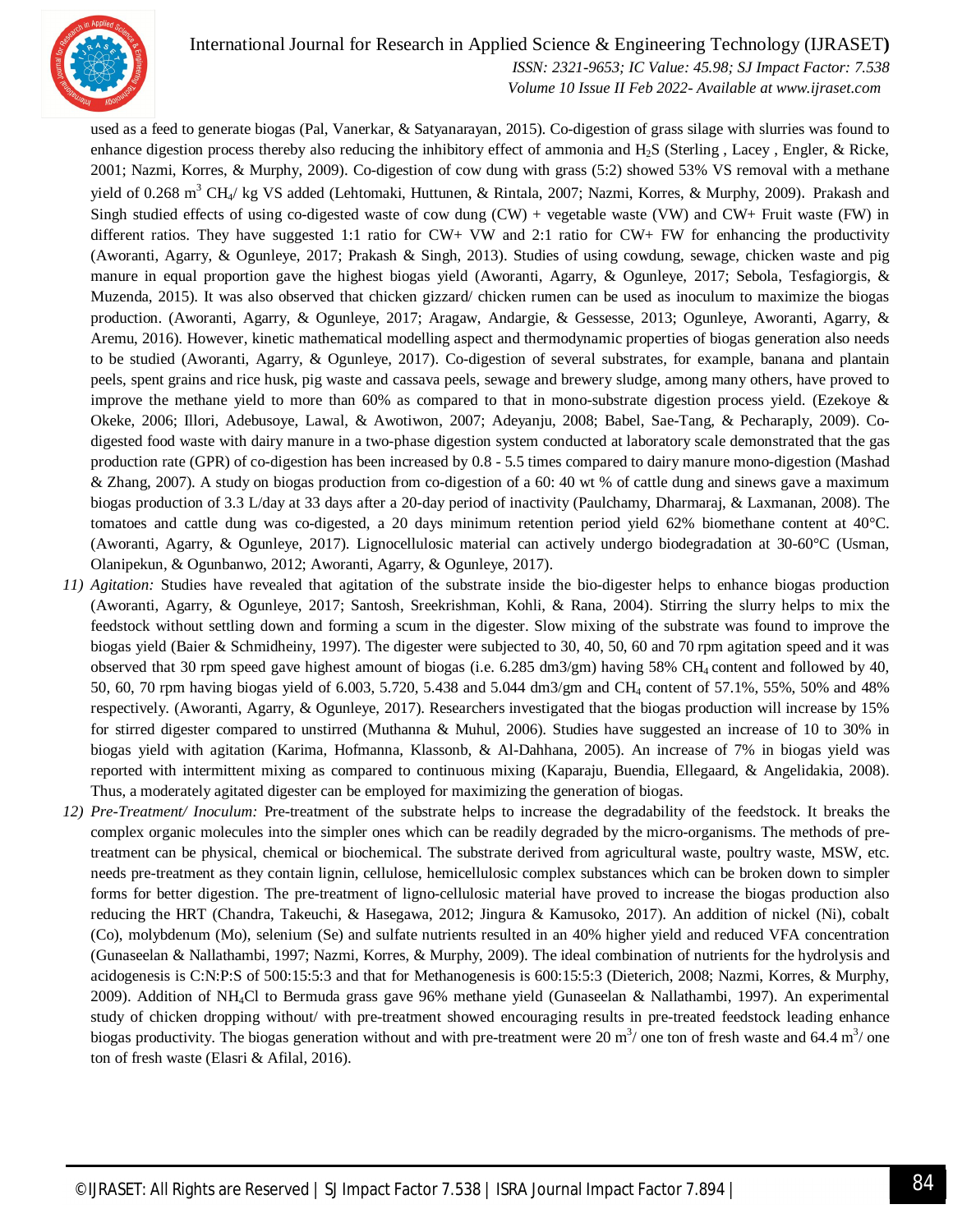

 *ISSN: 2321-9653; IC Value: 45.98; SJ Impact Factor: 7.538 Volume 10 Issue II Feb 2022- Available at www.ijraset.com*

- *13) Inoculum:* The inoculum helps in reducing the start-up time of the digester. The seeding of the digester is found to accelerate the rate of biogas formation. Researchers have found that the feed to inoculum ratio affected the performance of biogas digester. It was reported that 80% biogas was obtained during the first ten days of digestion period when seeded with inoculum (Ahamed, Raiyan, Hossain, Rahman, & Salam, 2016).
- *14) Inhibitors:* Ammonia (NH3), carbon dioxide, Long Chain Fatty Acids (LCFA), H2S are most common inhibitory substances present in the substrate in the anaerobic digestion process. It has been observed that methanogens are more sensitive to toxic material as compared to other group of bacteria. Methanogens are affected more by short chain fatty acids. The ammonia concentration of less than 200mg/l has been found to be suitable for biogas generation as nitrogen acts a nutrient, hence C:N ratio of 30:1 has been determined to improve biogas productivity thereby supplying proper nutrients to micro-organisms for the microbial activity (Chen, Cheng, & Creamer, 2008; Liu & Sung, 2002). The inhibitory effect of ammonia mainly influences the methanogenic phase of digestion process (Calli, Yenigun, Mertoglu, & Inanc, 2005). Poultry waste, swine waste, high proteinaceous sludge is rich in NH<sup>3</sup> (Kougias & Angelidaki, 2018; Kougias, Fotidis, Zaganas, Kotsopoulos, & Martzopoulos, 2017; Fotidis, Kougias , Zaganus, Kotsopoulos, & Martzpoulos, 2014; An, et al., 2017). The free ammonia (NH<sub>3</sub>) is responsible for inhibitory effect and not the ammonium ion  $(NH_4^+)$  (Kougias & Angelidaki, 2018). A study on ammonia inhibition suggests that the concentration of 1.77-14 g/l of total ammonia nitrogen can reduce the biogas yield by almost 50% (Kougias & Angelidaki, 2018; Chen, Cheng, & Creamer, 2008). The ammonia inhibition is influenced by the pH and temperature. The change in pH and temperature can lead to disturb the process dynamics which will lead to operate the digesters under inhibited steady conditions leading to around 30% loss in the biogas yield. Long Chain Fatty Acids (LCFA) is present in the agricultural residues, food waste, olive oil wastewater, slaughterhouse waste, etc. which act as inhibitory substances in the process of anaerobic digestion. It is reported that thermophiles are more sensitive to LCFA than mesophiles (Chen, Cheng, & Creamer, 2008; Hwu & Lettinga, 1997).

#### **III. CONCLUSION**

The efficiency of the anaerobic digester is dependent on the combination of all the factors like pH, temperature, co-digestion that are discussed in details in this review. The efficiency of the digester can be enhanced by optimizing each factors and thus synergizing the overall process of anaerobic digestion.

- *1)* The optimum operating temperature is 32- 35°C, pH range lies between 6.5- 7.2, C/N ratio of 25:1, TS should be 7-9%, codigested substrate has potential to enhance biogas by 25- 100% as compared to mono-digested substrate.
- *2)* Pre-treatment changes the chemistry of the substrate thereby making it readily available to the micro-organisms for treatment.
- *3)* Agitation aids the digestion process without letting the slurry from settling down. Inoculum helps to reduce the start-up time of the digester helping it generate the biogas at a faster pace than usual.
- *4)* OLR is directly dependent on the amount of volatile solids loaded in the digester. OLR also depends on the type of feedstock as the different feedstock has different characteristics, hence different rate of biodegradability.

Thus, we understand that all the factors discussed in the paper are interdependent and there is a need to establish correlations between them to create a synergy to optimize the biogas productivity.Biogas will play a crucial role to help mitigate the energy crises and climate change issues hence enhancement and upgradation technologies in biogas to convert it to BIO-CNG plugin models which are economically viable source of energy generation can prove to be revolutionary in the energy starving nations which can come to rescue the developing and under developed countries of the world.

Further research studies on start-up time for biogas generation, the effects of substrate/ inoculum ratio, agitation speed, OLR, HRT needs to be carried out to improve the efficiency and productivity of biogas plant. The study on kinetics modelling to evaluate the biomethanization process, cumulative biogas production can be simulated to design an efficient biodigester for enhancing the productivity (Aworanti, Agarry, & Ogunleye, 2017). Process optimization research can accelerate the production of biogas (Sajeena, Jose, & Madhu , 2014). Although, organic material having easy availability, biogas has faced barriers in commercialization due to difficulty in maintaining the optimum operational conditions. There is a need to explore a standardized plug-in models of biodigesters based on different feedstocks. Kitchen waste based compact biogas plant will serve to green energy in kitchen thereby reduce the waste reduction at source. Looking from the microbiological perspective novel molecules can be generated from the bacteria present in biogas plant. Novel products like polysaccharides, bioplastics, chemicals (biosuccinic acid, hexanol, lactic acid, etc.) can be recovered from the digesters (Kougias, Fotidis, Zaganas, Kotsopoulos, & Martzopoulos, 2017). Slurry and sludge produced as a result of anaerobic digestion can be utilized as a bio-fertilizer.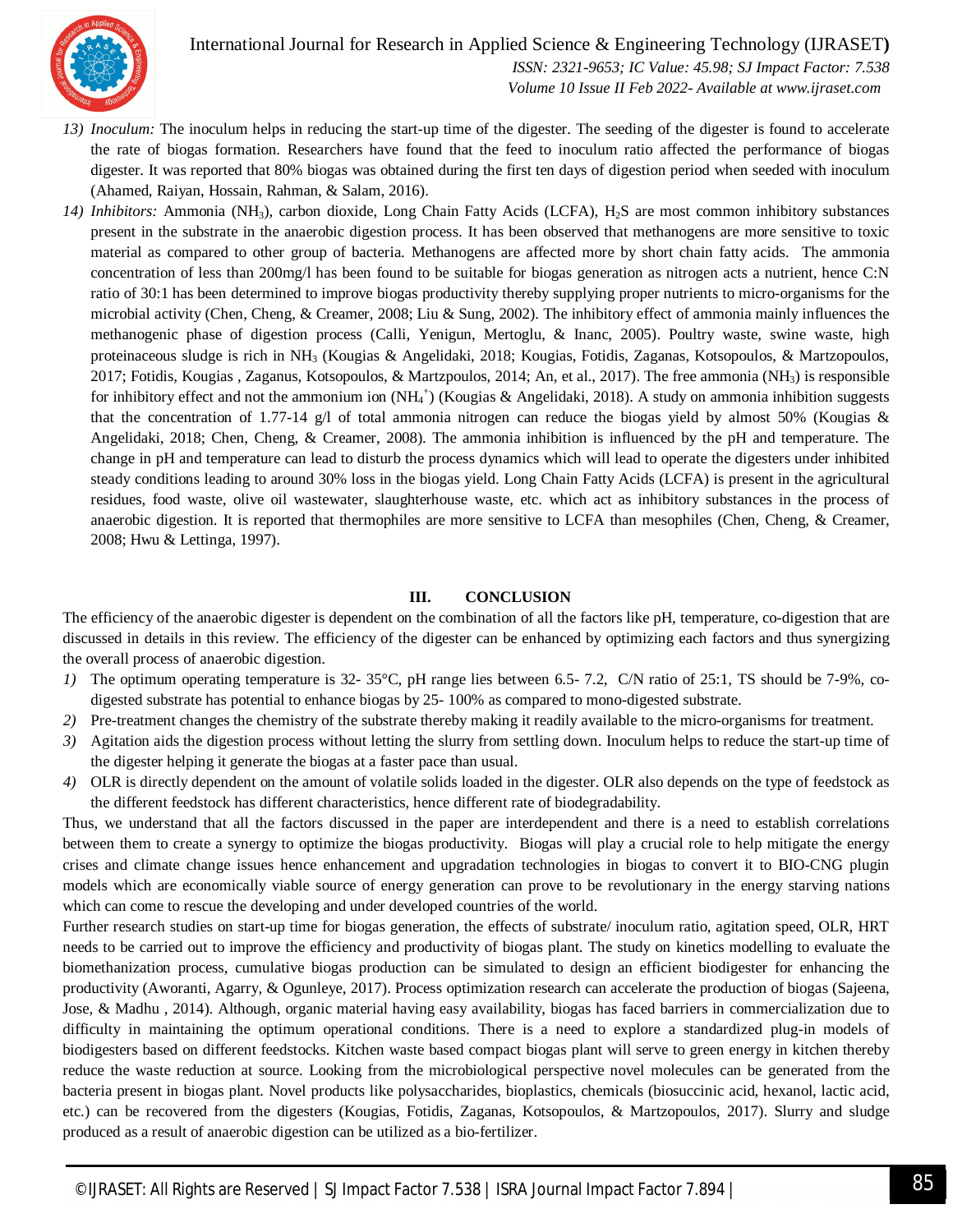

 *ISSN: 2321-9653; IC Value: 45.98; SJ Impact Factor: 7.538*

 *Volume 10 Issue II Feb 2022- Available at www.ijraset.com*

#### **REFERENCES**

- [1] Adeyanju, A. A. (2008). Effect of seeding of wood ash on biogas production using pig waste and cassava peels. J. Eng. Appl. Sci., 3, 242-245.
- [2] Agunwamba, C. (2001). Waste engineering and management tool. Enugu: Immaculate Publication Ltd.
- [3] Ahamed, J. U., Raiyan, M. F., Hossain, M. D., Rahman, M. M., & Salam, B. (2016). Production of biogas from anaerobic digestion of poultry droppings and domestic waste using catalytic effect of silica gel. International Journal of Automotive and Mechanical Engineering (IJAME), 13(2), 3503- 3517. doi:10.15282/ijame.13.2.2016.17.0289
- [4] Al Mamun, M. R., & Torii, S. (2015, April). Enhancement of Production and Upgradation of Biogas Using Different Techniques- A Review. International Journal of Earth Sciences and Engineering, 8(2), 877-892.
- [5] An, D., Wang, T., Zhou , Q., Wang, C., Yang, Q., Xu, B., & Zhang, Q. (2017). Effects of total solids content on performance of sludge mesophilic anaerobic digestion and dewaterability of digested sludge. Waste Management, 62(1), 188-193.
- [6] Anand, R. C., & Singh, R. (1993). A simple technique: charcoal coating around the digester improves biogas production in winter. Bioresource Technology, 151-152.
- [7] Angelidaki, I., & Sanders, W. (2004). Assessment of the anaerobic biodegradability of macropollutants. Rev. Environ. Sci. Biotechnol, 117-129.
- [8] Aragaw, T., Andargie, M., & Gessesse, A. (2013). Co-digestion of cattle manure with organic kitchen waste to increase biogas production using rumen fluid as inoculums. Int. J Phy Sci, 443-450.
- [9] Aworanti, O. A., Agarry, S. E., & Ogunleye, O. O. (2017). Biomethanization of Cattle Manure, Pig Manure and Poultry Manure Mixture in Co-digestion with Waste of Pineapple Fruit and Content of Chicken-Gizzard- Part I: Kinetic and Thermodynamic Modelling studies. The Open Biotechnology Journal, 11, 36-53. doi:10.2174/187407070171101003
- [10] Babaee, A., & Shayegan, J. (2011). Effect of organic loading rates (OLR) on production of methane from anaerobic digestion of vegetables. Bioenergy Technology, 411-417.
- [11] Babaee, A., & Shayegan, J. (2011, May). Effect of Organic Loading Rates (OLR) on Production of Methane from Anaerobic Digestion of Vegetables Waste. World Renewable Energy Congress, (pp. 411-417). Sweden. doi:10.3384/ecp11057411
- [12] Babel, S., Sae-Tang, J., & Pecharaply, A. (2009). Anaerobic co-digestion of sewage and brewery sludge for biogas production and land application. Int. J. Environ. Sci. Tech, 6, 131-140.
- [13] Baier, U., & Schmidheiny. (1997). Enhanced anaerobic degradation of mechanically disintegrated sludge. Water Sci Technol, 36(11), 137-143.
- [14] Baserja, U. (1984). Biogas production from cowdung: influence of time and fresh liquid manure. Swiss Bio tech, 19-24.
- [15] Borowski, S., Domanski, J., & Weatherley, L. (2014). Anaerobic co-digestion of swine and poultry manure with municipal sewage sludge. Waste Management, 513-521.
- [16] Calli, B., Yenigun, O., Mertoglu, B., & Inanc, B. (2005). Effects of high free ammonia concentrations on the performances of anaerobic bioreactors. Process Biochemistry, 40, 1285-1292. doi:10.1016/j.procbio.2004.05.008
- [17] Chandra, R., Takeuchi, H., & Hasegawa, T. (2012). Methane production from lignocellulosic agricultural crop wastes: a review in context to second generation of biofuel production. Renew. Sust. Energy Rev.(16), 1462-1476.
- [18] Chen, Y., Cheng, J. J., & Creamer, K. S. (2008). Inhibition of anaerobic digestion process: A review. Bioresource Technology, 99(10), 4044-4064.
- [19] Chen, Y., Cheng, J. J., & Creamer, K. S. (2008). Inhibition of anaerobic digestion process: A review. Bioresource Technology, 99, 4044-4064.
- [20] Deressa, L., Libsu, S., Chavan, R. B., Manaye, D., & Dabassa, A. (2015). Production of Biogas from Fruit and Vegetable Wastes mixed with different wastes. Environment and Ecology Research, 65-71. doi:10.13189/eer.2015.030303
- [21] Desai, M., & Madamwar, D. (1994). Anaerobic digestion of a mixture of cheese whey, poultry waste and cattle dung: a study of the use of adsorbents to improve digester performance. Environ. Pollution, 337-340.
- [22] Dieterich, B. (2008). Energy crops for anaerobic digestion (AD) in Westray. Orkney, UK: Heat and Power Ltd, Westray.
- [23] Dioha, I. J., Ikeme, C. H., Nafi, U. T., Soba, N. I., & Yusuf, M. B. (2013). Effect of carbon to nitrogen ratio on biogas production. Int. Res. J. Nat. Sci., 1-10.
- [24] Elasri, O., & Afilal, M. (2016). Potential for biogas production from the anaerobic digestion of chicken droppings in Morocco. Int J Recycl Org Waste Agricult, 195-204. doi:10.1007/s40093-016-0128-4
- [25] Ezekoye, V. A., & Okeke, C. E. (2006). Design, construction and performance evaluation of plastic bio-digester and the storage of biogas. The Pacific J. Sci. Technol, 176-184.
- [26] Fotidis, I. A., Kougias , P. G., Zaganus, I. D., Kotsopoulos, T. A., & Martzpoulos, G. G. (2014). Inoculum and zeolite synergistic effect on anaerobic digestion of poultry manure. Environmental Technology, 35(9-12), 1219-1225.
- [27] Gashaw, A. (2014). Anaerobic co-digestion of biodegradable municipal solid waste with human excreta for biogas production: A review. American Journal of Applied Chemistry, 2(4), 55-62. doi:10.11648/j.ajac.20140204.12
- [28] Gashaw, A. (2014). Anaerobic co-digestion of biodegradable municipal solid waste with human excreta for biogas production:A review. American Journal of Applied Chemistry, 55-62.
- [29] Gashaw, A. (2016). Co-digestion of municipal organic wastes with night soil and cow dung for biogas production: A Review. African Journal of Biotechnology, 32-44. doi:10.5897/AJB2015.14705
- [30] Gerardi, H. M. (2003). The microbiology of anaerobic digesters. John Wiley & Sons.
- [31] Gunaseelan, V., & Nallathambi, S. (1997). Anaerobic digestion of biomass for methane production: a review. Biomass Bioenergy, 13(1-2), 83-114.
- [32] Hobbs , P., Ward, A., & Pardo, G. (2007). Biogas for agriculture. Iger Innovations.
- [33] Hwu, C. S., & Lettinga, G. (1997). Acute toxicity of oleate to acetate-utilizing methanogens in mesophilic and thermophilic anaerobic sludges. Enzyme Microb. Technol., 21, 297-301.
- [34] Illori, M. O., Adebusoye, A., Lawal, A. K., & Awotiwon, O. A. (2007). Production of biogas from banana and plantain peels. Adv. Environ. Bio, 33-38.
- [35] Imam, M. F., Khan, M. Z., Sarkar, M. A., & Ali, S. M. (2013). Development of biogas processing from cow dung, poultry waste and water hyacinth. Intl Natural and Appl Sci, 13-17.
- [36] Jingura, R. M., & Kamusoko, R. (2017). Methods for determination of biomethane potential of feedstocks: a review. Biofuel Research Journal, 14, 573-586. doi:10.18331/BRJ2017.4.2.3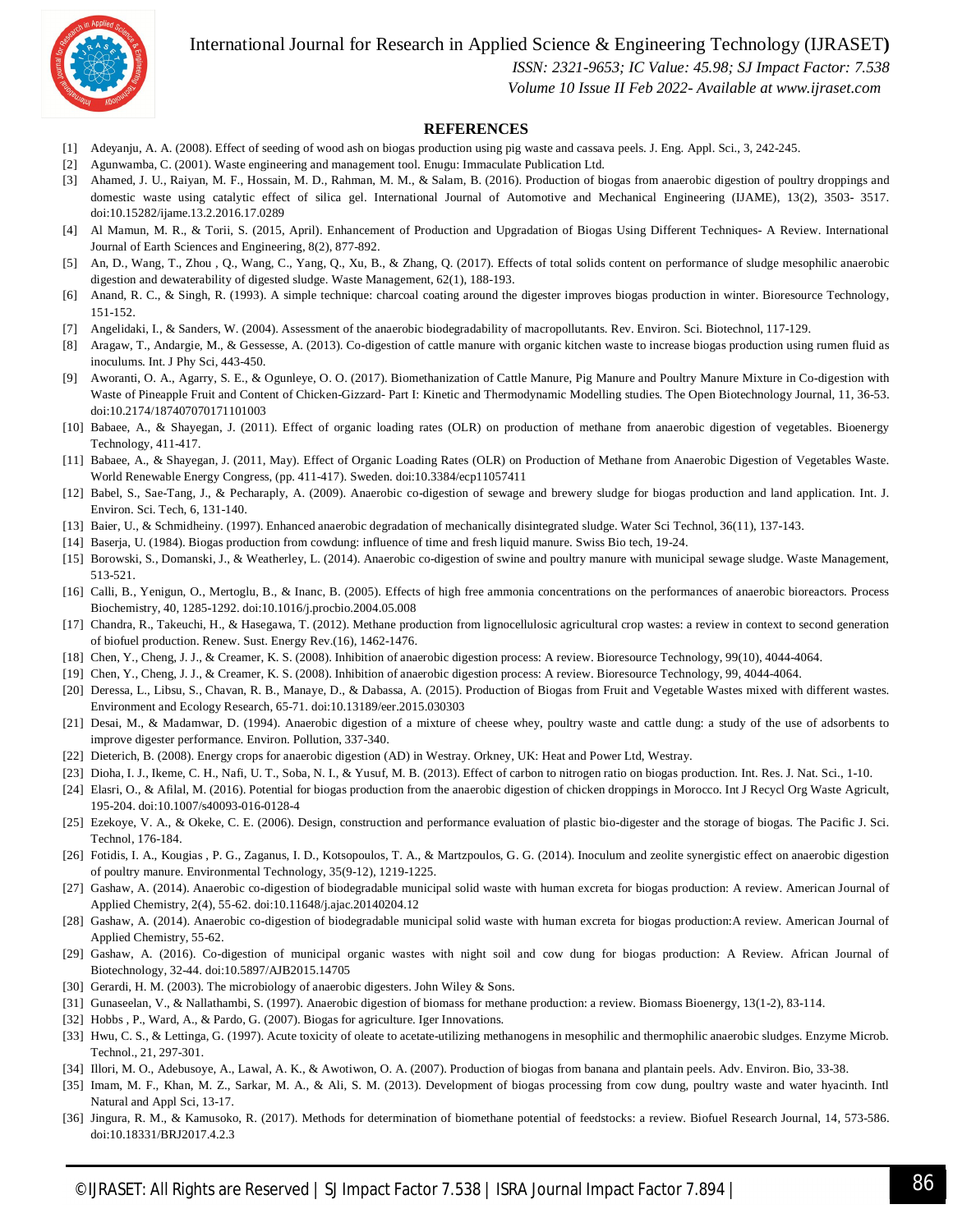

 *ISSN: 2321-9653; IC Value: 45.98; SJ Impact Factor: 7.538*

 *Volume 10 Issue II Feb 2022- Available at www.ijraset.com*

- [37] Johansen, A., Nielsen, H. B., Hansen, C. M., Andreasen, C., Carlsgart, J., Hauggard, N. H., & Roepstorff, A. (2013). Survival of weed seeds and animal parasites as affected by anaerobic digestion at meso- and thermophilic conditions. Waste Management, 33, 807-812.
- [38] Kaparaju, P., Buendia, I., Ellegaard, L., & Angelidakia, I. (2008). Effects of mixing on methane production during thermophilic anaerobic digestion of manure: Lab-scale and pilot-scale studies. Bioresour Technol(9), 4919-4928.
- [39] Karima, K., Hofmanna, R., Klassonb, T., & Al-Dahhana, M. H. (2005). Anaerobic digestion of animal waste: Effect of mode of mixing. Water Resources(39), 3597-3606.
- [40] Khalid, A., Arshad, M., Anjum, M., Mahmood, T., & Dawson, L. (2011). The anaerobic digestion of solid organic waste. Waste Management, 1737-1744.
- [41] Kougias, P. G., & Angelidaki, I. (2018, April). Biogas and its opportunities- A review. Frontiers of Environ. Sci. Eng., 12(3).
- [42] Kougias, P. G., Fotidis, I. A., Zaganas, I. D., Kotsopoulos, T. A., & Martzopoulos, G. G. (2017). Zeolite and swine inoculum effect on poultry manure biomethanation. International Agrophysics, 27(2), 169-173.
- [43] Kumar, H., & Bohara, A. K. (2014). GHG emission and carbon sequestration potential from MSW of Indian metro cities. Urban Climate, 30-41.
- [44] Kwietniewska, E., & Tys, J. (2014). Process charactristics, inhibition factors and methane yields of anaerobic digestion process, with particular focus on microalgal biomass fermentatio. Renew. Sust. Energy Rev., 491-500.
- [45] Lehtomaki, A., Huttunen, S., & Rintala, J. (2007). Laboratory investigations on co-digestion of energy crops and crop residues with cow manure for methane production: Effect of crop to manure ratio. Resource Conserv. Recycle, 51(3), 591-609.
- [46] FMashad, E. L., & Zhang, R. (2007). Co-digestion of food waste and dairy manure for biogas production. Trans. ASABE, 50, 1815-1822.
- [47] Mataalvarez, J., Mace, S., & Llabres, P. (2000). Anaerobic digestion of organic solid wastes- an overview of research achievements and perspectives. Bioresource Technology, 74, 3-16.
- [48] Matheri, A. N., Belaid, M., Seodigeng, T., & Ngila, C. J. (2016). Modelling the kinectic of biogas production from co-digestion of pig waste and grass clippings. London: World Congress on Engineering.
- [49] Mittal, S., Ahlgren, E. O., & Shukla, P. R. (2018). Barriers to biogas dissemination in India: A review. Energy Policy, 112, 361- 370.
- [50] MNRE. (2018). Biogas technology development group. New Delhi: Govt of India.
- [51] Moody, L. R., Burns, R., Haan, W., & Spajic, W. R. (2009). Use of biochemical methane potential (BMP)assays for predicting and enhancing anaerobic digester performance. 44th Croatian symposium of agriculture. Optija.
- [52] Moset, V., Poulsen, M., Wahid, R., Hojberg, O., & Moller, H. B. (2015). Mesophilic versus thermophilic anaerobic digestion of cattle manure: methane productivity and microbial ecology. Microbial Biotechnology, 8(5), 787-800. doi:10.1111/1751-7915.12271
- [53] Mshandete, A. M., & Parawira, W. (2009). Biogas technology research in selected sub-saharan African countries- A review. African Journal of Biotechnology, 116-125.
- [54] Muthanna, A., & Muhul, A. (2006). Effect of mixing and scale on the performance and hydrodynamics of anaerobic digesters. Biochem Technol(32), 81-724.
- [55] Narayani, T. G., & Gomathi , P. (2012). Biogas production through mixed fruit wastes biodegradation. J Sci Ind. Res, 217-220.
- [56] Nazmi, A. S., Korres, N. E., & Murphy, J. D. (2009). Review of the intergrated process for the production of grass biomethane. Environmental Science Technology, 43(22), 8496-8508.
- [57] Ogunleye, O. O., Aworanti, O. A., Agarry, S. E., & Aremu, M. O. (2016). Enhancement of animal waste biomethanation using fruit waste as co-substrate and chicken rumen as inoculums. Recov. Utiliz Environ Effects, 1653-1650.
- [58] Otun, T. F., Ojo, O. M., Ajibade, F. O., & Babatola, J. O. (2015). Evaluation of biogas production from the digestion and co-digestion of animal waste, food waste and fruit waste. Int J Energy and Environ Res, 12-24.
- [59] Owamah, H. I., Alfa, M. I., & Dahunsi, S. O. (2014). Optimization of biogas from chicken droppings with Cymbopogon citratus. Renew Energy, 366-371.
- [60] Pal, S. L., Vanerkar, A. P., & Satyanarayan, S. (2015). Acceleration of Biogas Production in Cattle Dung Digestion through Jatropha Curcas Oil cake as an additive. International Journal of Energy Science, 5(1), 17-22. doi:10.12783/ijes.2015.0501.03
- [61] Parawira, W., Mutro, M., Zvauya, R., & Mattiasson, B. (2004). Anaerobic digestion of solid potato waste alone and in combination with sugar beet leaves. Renewable Energy, 1811-1823.
- [62] Paulchamy, C., Dharmaraj, P., & Laxmanan, U. (2008). A preliminary study on co-digestion of ossein industry waste for methane production. Eur-Asia J. BioSci, 110-114.
- [63] Popescu, C., & Jurcoane, S. (2015). Evaluation of biogas potential of some organic substrates from agriculture and food industry and co-digestion in large scale biogas plant. Romanian Biotechnological Letters, 20(4), 10648-55.
- [64] Prakash, E. V., & Singh, L. P. (2013). Bioethanation of vegetable and fruit waste in co-digestion process. Intl Journal of Emerging Technol Adv Eng, 493-495.
- [65] Qi, B. C., Aldrich, C., Lorenzen, L., & Wolfaadt, G. W. (2005). Acidogenic fermentation of lignocellulosic substrate with activated sludge. Chemical Engineering Commun., 192(7-9), 1221-1242.
- [66] Quiroga, G., Castrillon, L., & Nava, Y. F. (2014). Effect of ultrasound pre-treatment in the anaerobic co-digestion of cattle manure with food waste and sludge. Bioresource Technology, 74-79.
- [67] Sahlström, L. (2003). A review of survival of pathogenic bacteria in organic waste used in biogas plants. Bioresoure Technology, 87, 161-166.
- [68] Sajeena, B. B., Jose, P. P., & Madhu , G. (2014). Optimization of process parameters affecting biogas production from organic fraction of municipal solid waste via anaerobic digestion. International Journal of Environmental, Ecological, Geological and Mining Engineering, 8(1), 43-48.
- [69] Santosh, Y., Sreekrishman, T. R., Kohli, S., & Rana, V. (2004). Enhancement of biogas production from solid substrates using different techniques- a review. Bioresource Technology(95), 1-10.
- [70] Schmidt, T., McCabe, B., & Harris, P. (2018). Process Monitoring and Control for an Anaerobic Covered Lagoon Treating Abattoir Wastewater. Chemical Engineering & Technology, 41(4), 755-760.
- [71] Seadi, A. I., Ruiz , D., Prassl, H., Kottner, M., Finsterwaldes, T., Volke, S., & Janssers, R. (2008). Handbook of biogas. Esbjerg: University of Southern Denmark.
- [72] Sebola, M. R., Tesfagiorgis, H. B., & Muzenda, E. (2015). Methane production from anaerobic co-digestion of cow dung, chicken manure, pig manure and sewage waste. World Congress on Engineering . London.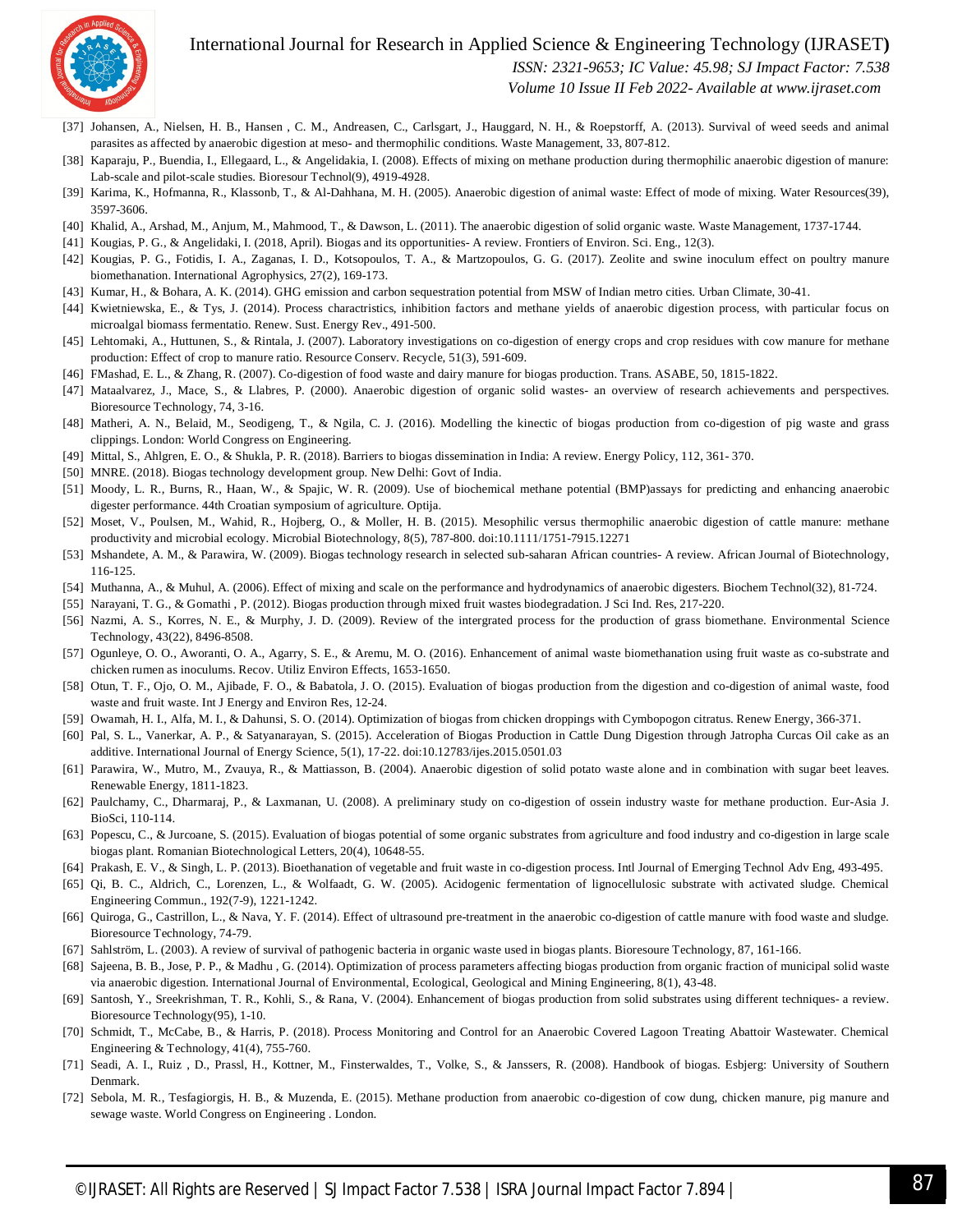

 *ISSN: 2321-9653; IC Value: 45.98; SJ Impact Factor: 7.538*

 *Volume 10 Issue II Feb 2022- Available at www.ijraset.com*

- [73] Sejahrooda, A. J., Najafia, B., Faizollahzadeh, A. S., Shamshirband, S., Mosavi, A., & Chau, K. w. (2019). Limiting factors for biogas production from cow manure: energo-environmental approach. Engineering Applications Of Computational Fluid Mechanics, 13(1), 954-66.
- [74] Shukla, P. R. (2007). Biomass energy strategies for aligning development and climate goals in India. Netherlands: Netherlands Environmental Assessment Agency.
- [75] Siegert, I., & Banks, C. (2005). The effect of volatile fatty acid additions on the anaerobic digestion of cellulose and glucose in batch reactors. Process Biochemistry, 40(11), 3412-3418.
- [76] Sterling , M. C., Lacey , R. E., Engler, C. R., & Ricke, S. C. (2001). Effects of ammonia nitrogen on H2 and CH4 production during anaerobic digestion of cattle manure. Bioresource Technology, 77(1), 9-18.
- [77] Sunny, S. M., & Joseph, K. (2018). Review On Factors Affecting Biogas Production. International Journal For Technological Research In Engineering, 5(9), 3693-3697.
- [78] Swaminathan, & Mathangi. (2018, April 21). How can india's waste problem see a systemic. Economic & Political Weekly.
- [79] Usman, M. A., Olanipekun, O. O., & Ogunbanwo, O. A. (2012). Effect of temperature on biogas production from lignocellulosic substrate. Int J Res Chem and Environ, 2, 68-71.
- [80] Wang, B., Nges, I. A., Nistor , M., & Liu, J. (2014). Determination of methane yield of cellulose using different experimental set ups. Water Science Technol., 599-604.
- [81] Weiland, P. (2010). Biogas production: current state and perspectives. Appl. Microbiology Biotechnology, 849-860.
- [82] Wyman, C. E., & Goodman, B. J. (1993). Biotechnology for production for production of fuels, chemicals and materials from biomass. Appl. Biochem. Biotechnology, 41-59.
- [83] Xie, S., Wu, G., Lawlor, P. G., Frost, J. P., & Zhan, X. (2012). Methane production from anaerobic co-digestion of the separated solid fraction of pig manure with dried grass silage. Bioresource Technology, 289-297.
- [84] Yadvika , S., Sreekrishnan, T. R., Kohli, S., & Rana , V. (2004). Enhancement of biogas production from solid substrates using different techniques––a review. Bioresource Technology, 1-10.
- [85] Yodthongdee, S., Weerayutsil, P., & Khuanmar, K. (2019). Application of Combined Mixture Process Design for Enhancement of Methane Production Using Co-digestion of Chicken Manure and Napier Grass. J.Mech.Cont.& Math. Sci., Special Issue-1(1), 85-96. doi:https://doi.org/10.26782/jmcms.2019.03.00008
- [86] Yusuf, M. O., Debora, A., & Ogheneruona, D. E. (2011). Ambient temperature kinetic assessment of biogas production from co-digestion of horse and cow dung. Res. Agri. Eng., 97-104.
- [87] Zennaki, B. Z., Cadi, A., Lamini, H., Aubinear, M., & Boulif , M. (1996). Methane fermentation of cattle manure: effects of HRT, temperature & substrate concentration. Tropicultural, 134-140.